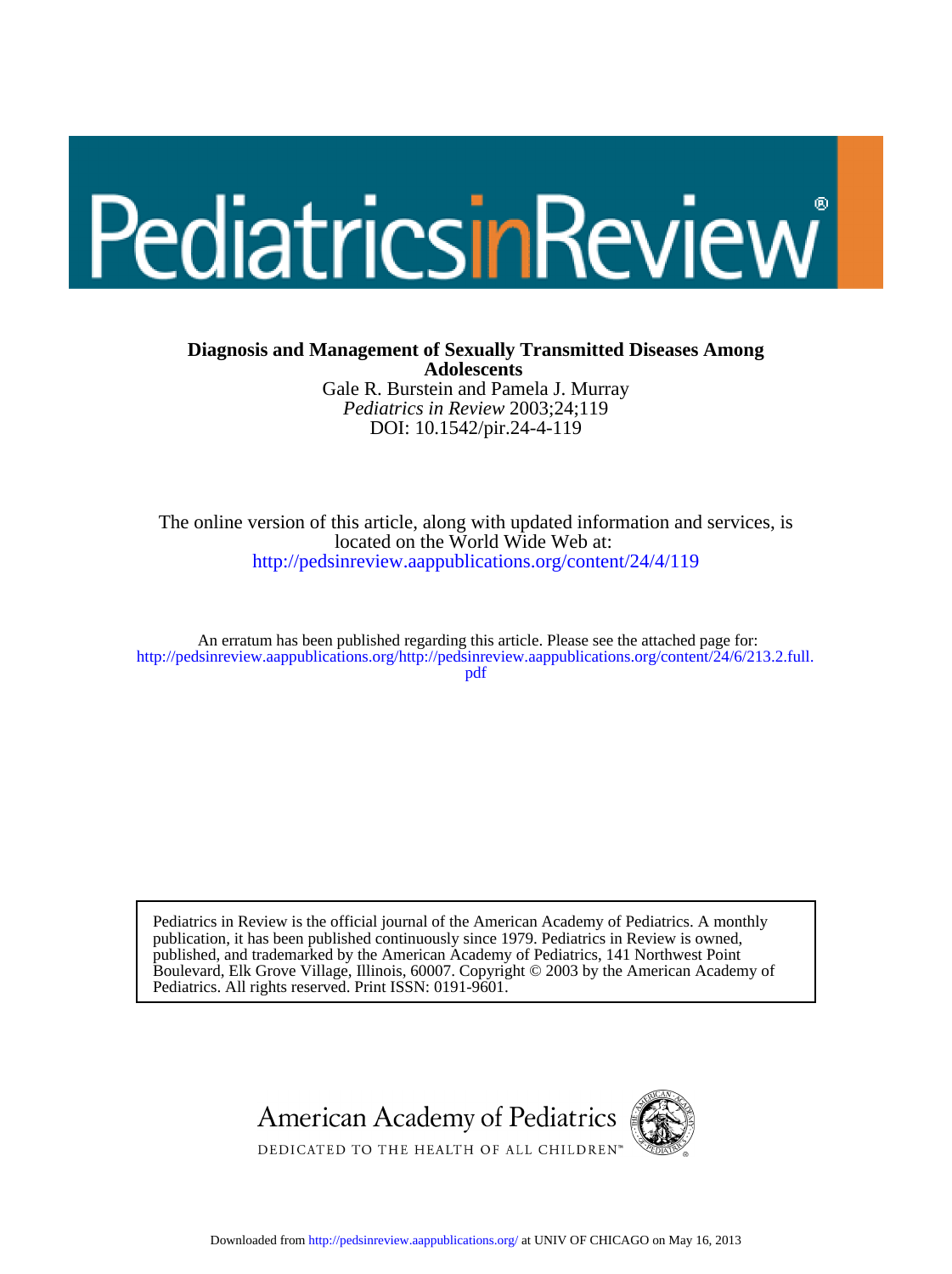## **Diagnosis and Management of Sexually Transmitted Diseases Among Adolescents**

Gale R. Burstein, MD, MPH,\* Pamela J. Murray, MD, MPH†

Objectives **After completing this article, readers should be able to:**

- **1. List biologic and physiologic reasons for the disproportionate adolescent sexually transmitted disease susceptibility.**
- **2. Describe clinical and laboratory findings on examination of a female who has mucopurulent cervicitis.**
- **3. Describe the causative pathogens and etiologic evaluation for vaginitis.**
- **4. List the criteria for diagnosis of pelvic inflammatory disease.**
- **5. Describe the documentation and management of urethritis.**

#### **Introduction**

Sexually transmitted diseases (STDs) are a major health problem among adolescents. The highest reported rates of gonorrhea and chlamydia are found among adolescents and young adults.

Adolescent susceptibility to STDs reflects both their biologic and behavioral stages of development. The adolescent cervix is more susceptible to infection compared with the adult cervix because of the presence of cervical ectopy. The young female introitus is small and subject to more trauma and exchange of body fluids during intercourse. Adolescents who have not been sexually active for an extended period of time are less likely to have any partial protective immunity against chlamydia from prior infections. Young adolescents' cognitive developmental stage may limit their ability to plan ahead for condom use. The adolescent personal fable, a belief of uniqueness and invulnerability, contributes to denial of STD risks.

Evaluation and management of an adolescent presenting with symptoms suggestive of an STD are acute care problems that can be addressed in the pediatric office. In this article, we describe the epidemiology, clinical presentation, and management of common STDs among adolescents.

#### **Mucopurulent Cervicitis**

#### **Epidemiology**

Mucopurulent cervicitis (MPC) is characterized by mucopurulent discharge from an inflamed cervix. *Chlamydia trachomatis* and *Neisseria gonorrhoeae* can cause MPC, but in most cases neither organism can be isolated. Other possible infectious pathogens include herpes simplex virus and *Trichomonas vaginalis.*

#### **Clinical Presentation and Examination**

The adolescent who has MPC may present with complaints of vaginal discharge, vaginal itching, irregular vaginal bleeding (especially after sexual intercourse), and dyspareunia. Pelvic inflammatory disease (PID) must be considered if there is lower abdominal pain.

Purulent or mucopurulent discharge from the cervical os, easily induced endocervical bleeding (ie, friability), and edema and erythema of the cervical zone of ectopy are found on physical examination. The presence of yellow mucopus collected from the endocervix and evident on a white swab is indicative of MPC. Friability alone does not constitute

Use of trademark names is for identification purposes only and does not constitute endorsement by the federal government.

Pediatrics in Review Vol.24 No.4 April 2003 119

<sup>\*</sup>Centers for Disease Control and Prevention, Atlanta, GA.

<sup>†</sup> Children's Hospital, Pittsburgh, PA.

The authors gratefully acknowledge Dr. Kimberly Workowski for her manuscript review.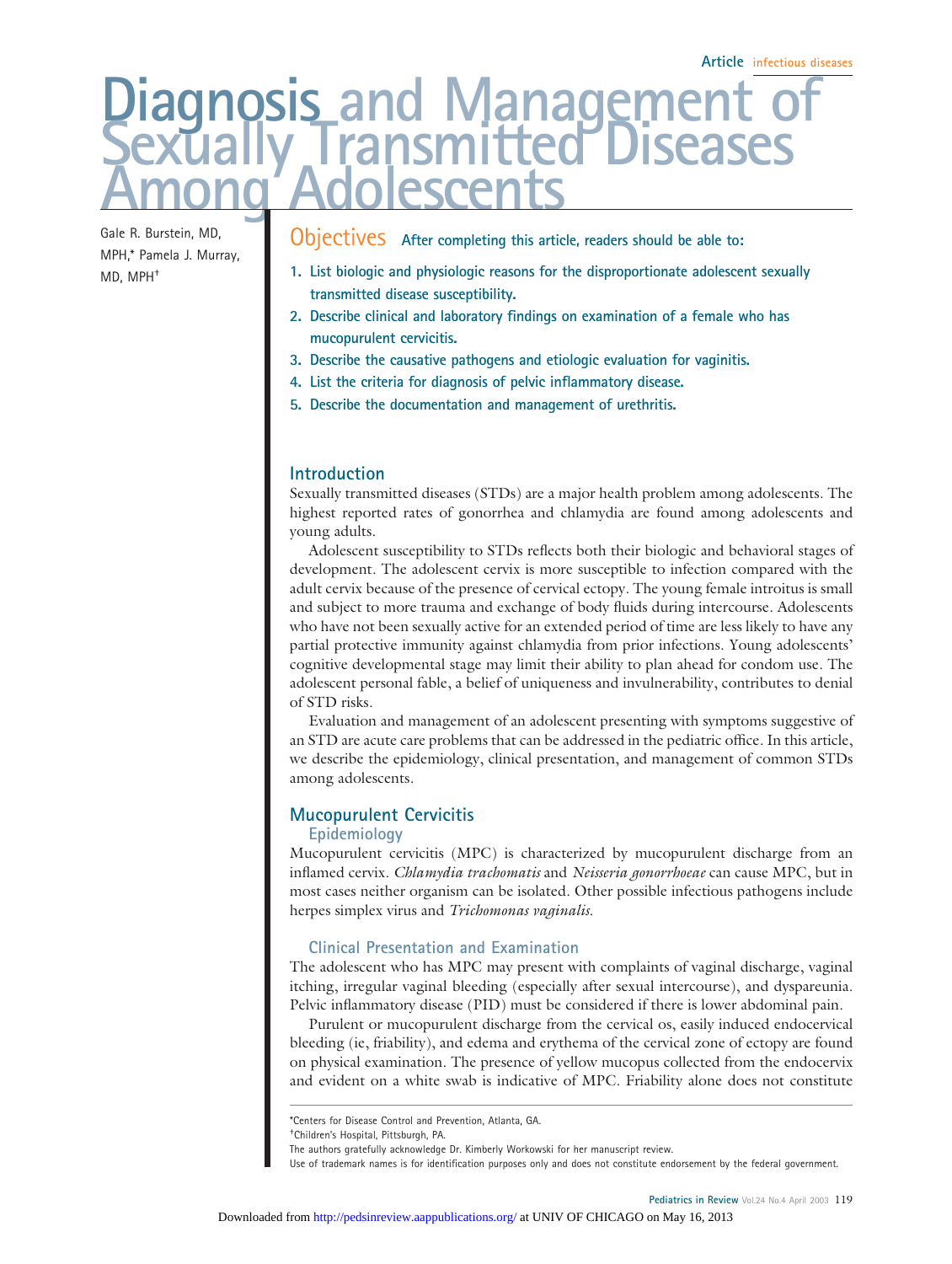MPC. Findings of lower abdominal tenderness, cervical motion tenderness, or adnexal tenderness suggest an upper genital tract infection.

#### **Differential Diagnosis**

Diagnoses to consider upon findings of an inflamed cervix on examination include vaginitis, endometritis, PID, an inflamed ectropion due to allergies, trauma, or a foreign body, such as a tampon.

#### **Laboratory Evaluation**

Nucleic acid amplification tests (NAATs) are the gold standard for diagnosing gonorrhea or chlamydial infection as causes of MPC. NAATs are the most sensitive and specific combination gonorrhea and chlamydia test. Diagnostic tests to evaluate for STD coinfection should be performed, including tests for causes of vaginitis and syphilis. An human immunodeficiency virus (HIV) antibody test should be offered.

#### **Management**

MPC is not a sensitive predictor of gonorrhea or chlamydia, and most gonorrhea- and chlamydia-infected females do not have MPC. Therefore, the Centers for Disease Control and Prevention (CDC) recommend basing treatment of patients in whom gonorrhea or chlamydial infection is suspected on sensitive *C trachomatis* and *N gonorrhoeae* laboratory test results, unless there is a high prevalence of gonorrhea or chlamydia in the patient population or the patient is unlikely to return for follow-up. Table 1 lists CDC-recommended MPC treatment regimens. Fluoroquinolones have not been recommended for use among persons younger than 18 years because they damage articular cartilage in juvenile animal models. However, no joint damage attributable to fluoroquinolone therapy has been observed among children treated with the drugs. Patients should avoid sex with all partners until 7 days after beginning therapy.

#### **Follow-up**

Patients should return for diagnostic laboratory test results. All partners from the past 60 days of females who have MPC should be notified, evaluated, and treated for the suspected or identified STD.

#### **Vaginitis**

#### **Epidemiology**

Vaginitis is inflammation of the squamous epithelial tissues lining the vagina. Three conditions cause most cases of adolescent vaginitis: vulvovaginal candidiasis, bacterial vaginosis (BV), and trichomoniasis. All three treatable

**Table 1. The Centers for Disease Control and Prevention Recommended Treatment Regimens for Mucopurulent Cervicitis**

**Azithromycin 1 g orally in a single dose OR Doxycycline 100 mg orally twice daily for 7 days PLUS Cefixime\* 400 mg orally in a single dose OR Ciprofloxacin† 500 mg orally in a single dose OR Ofloxacin† 400 mg orally in a single dose OR Levofloxacin† 250 mg orally in a single dose OR Ceftriaxone 125 mg IM in a single dose** Adapted from the Centers for Disease Control and Prevention. 2002 Guidelines for treatment of sexually transmitted diseases. *Morb Mortal Wkly Rep MMWR.* 2002;51(No. RR-6):1–80. \*In July 2002, Wyeth Pharmaceuticals (Collegeville, PA) discontinued manufacturing cefixime in the United States. No other pharmaceutical

company manufactures or sells cefixime tablets in the United States. Fluoroquinolones should not be used for treatment of gonorrhea if the infection was acquired in Asia, the Pacific islands (including Hawaii), or California because the prevalence of fluroquinolone-resistant *N gonorrhoeae* is high in those areas.

conditions can be diagnosed by examination of vaginal secretions during an office visit.

Vaginal complaints in the postpubertal female are common, accounting for more than 10 million office visits annually. The presence of sexual activity influences the differential diagnosis, with trichomoniasis and BV more common in the sexually experienced adolescent. In the nonsexually active teenager, candidiasis remains the major cause of vaginal complaints and inflammation. Vaginitis also may be caused by local chemical or allergic irritants, such as douches and scented panty liners. Other less frequent causes include herpes simplex virus, bacterial infections caused by *Streptococcus* or *Staphylococcus* sp, trauma, and secondary bacterial infections from retained foreign bodies, most commonly tampons and condoms. Vaginitis may be observed rarely in cases of toxic shock syndrome in which the mucous membranes may be ulcerated.

#### **Clinical Presentation and Examination**

The adolescent who has vaginitis may present with complaints of vaginal discharge, which may be profuse or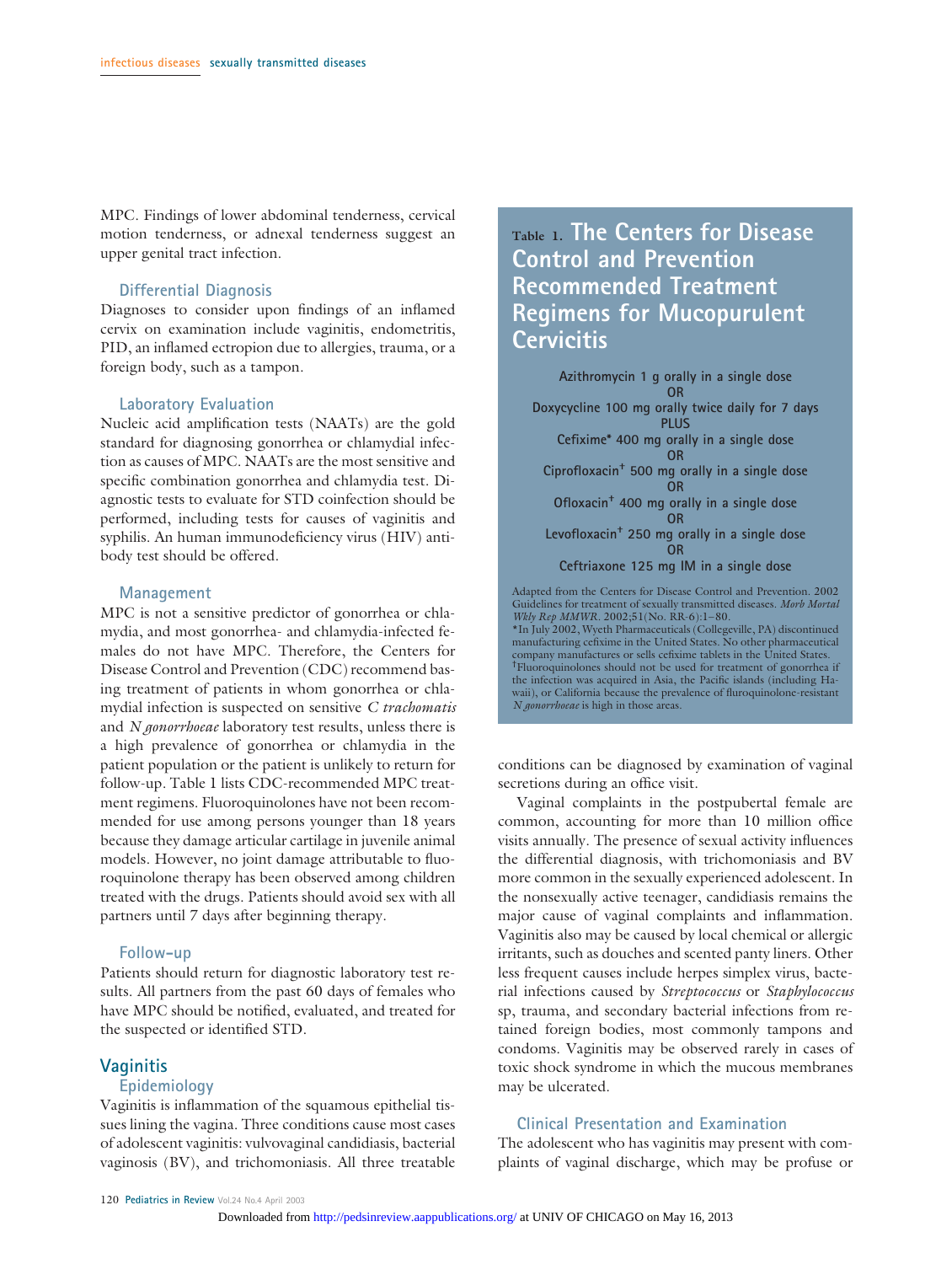foul-smelling; vaginal pruritus; or irritation (Table 2). A history of vaginal discharge from a sexually active adolescent should trigger an evaluation for cervicitis.

The physical examination plays an important role in the diagnostic evaluation (Table 2). A thick, adherent, "cottage cheese-like" discharge suggests candidiasis. The clinician also may find erythema, edema, and excoriation of the vagina in a female who has candidiasis. A thin, homogeneous, gray-white, foul-smelling discharge suggests BV. A purulent, profuse, irritating, frothy greenyellow discharge often accompanies trichomoniasis.

#### **Diagnosis**

Although the standard bedside vaginitis evaluation offers the advantages of fast results and low cost, microscopy can present a logistic challenge if Clinical Laboratory Improvement Amendments (CLIA) or state licensing limits point-of-care testing. New diagnostic tools can substitute for microscopy and improve diagnostic sensitivity, but they increase cost and time to test results.

The bedside evaluation includes description of the vaginal discharge, measurement of vaginal pH, performance of a "whiff" test, and microscopic examination (Table 2). Care should be taken to obtain a vaginal swab that is not contaminated with alkaline cervical secretions. The vaginal pH can be determined by rubbing the specimen over a pH paper strip and matching the resulting color to the color chart. A specimen diluted in a drop of 10% potassium hydroxide (KOH), referred to as the "whiff test," has a "fishy" odor with BV and sometimes with trichominiasis.

Microscopy is critical to the diagnostic process (Table 2). On the wet preparation, the clinician should look for: 1) an excess number of white blood cells (WBCs)  $(>1:1)$ WBC: epithelial cell ratio or  $>10$  cells per high-power field), which is evidence of inflammation often found with trichomoniasis and candidiasis; 2) motile or static trichomonads, which is diagnostic of trichomoniasis; and 3) budding yeast and pseudohyphae, which are diagnostic of candidiasis. Warming the solution to body temperature may improve identification of trichomonads and pseudohyphae. Because normal vaginal bacteria may be confused with yeast forms, the clinician should look for pseudohyphae to help identify true yeast. Adding 10% KOH solution to the vaginal fluid lyses other cells and bacteria and often improves pseudohyphae visualization.

Alternative diagnostic strategies can aid or substitute for the conventional evaluation just described. For BV, the FemExam® pH and Amines Test Card™ and the PIP Activity Test Card™ (Quidel® Corp, San Diego, CA) can substitute for the pH paper, the "whiff" test, and micro-

|                                                        | <b>Enhanced Diagnosis</b>                      | Affirm VP III <sup>®*</sup><br>Gram stain       | Diamond media culture<br>Inpouch TV Culture® <sup>+</sup><br>Affirm VP III®* | Affirm VP III®*                                |                                                                                                 |
|--------------------------------------------------------|------------------------------------------------|-------------------------------------------------|------------------------------------------------------------------------------|------------------------------------------------|-------------------------------------------------------------------------------------------------|
|                                                        | % Identified<br><b>Microscopy</b><br>By Direct | > 90%                                           | $\sim$ 50% to 70%                                                            | 4 to 4.5 $\sim$ 50% to 60%                     |                                                                                                 |
| Table 2. Clinical and Laboratory Features of Vaginitis | $\frac{1}{\alpha}$                             | >4.5                                            | >4.5                                                                         |                                                |                                                                                                 |
|                                                        | <b>Microscopic</b><br>Findings                 | >20% clue cells                                 | Trichomonads<br><b>WBCs</b>                                                  | Pseudohyphae<br><b>Budding yeast</b><br>↑ WBCs |                                                                                                 |
|                                                        | Whiff<br><b>Test</b>                           | Positive                                        | positive<br>Variably                                                         | Negative                                       |                                                                                                 |
|                                                        | Vaginal Discharge                              | Thin, homogenous,<br>gray-white                 | Purulent, profuse,<br>irritating, frothy,<br>green-yellow                    | Thick, adherent,<br>white                      |                                                                                                 |
|                                                        | Symptoms                                       | Foul-smelling discharge,<br>↑ after intercourse | Frothy, foul-smelling<br>discharge, pruritis,<br>dysuria                     | Pruritis, burning,<br>discharge                |                                                                                                 |
|                                                        | Infection                                      | <b>Bacterial Vaginosis</b>                      | Trichomoniasis                                                               | Candidiasis<br>Vulvovaginal                    | 'BioMed Diagnostics, San Jose, CA.<br>Becton Dickinson, Sparks, MD<br>$WBC = white blood cell.$ |

 $\mathbf{C}$ L ݝ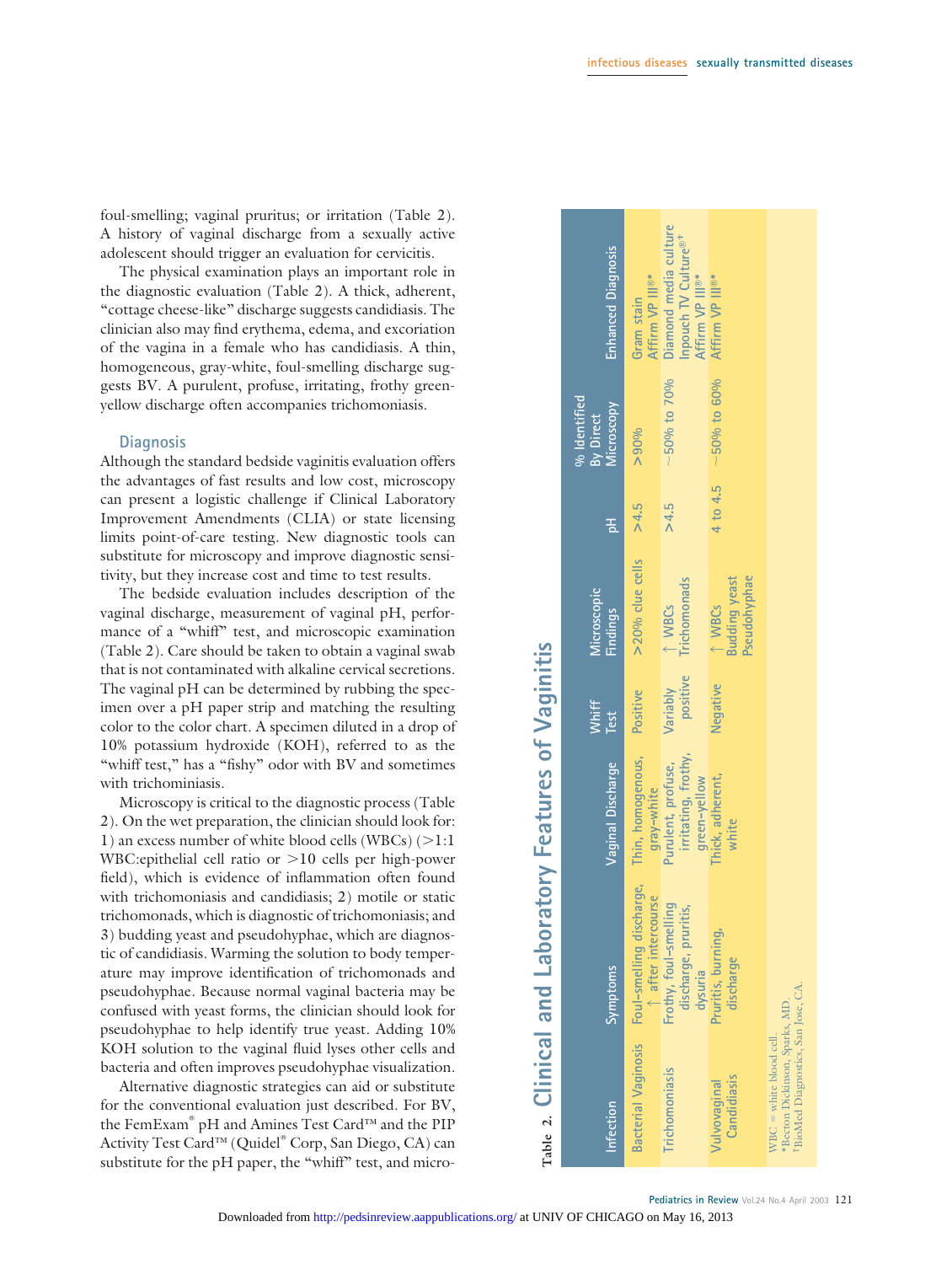## **Table 3. The Centers for Disease Control and Prevention Recommended Treatment Regimens for the Most Common Causes of Vaginitis**

| <b>Bacterial</b>                                                                                                                                                                                                                                                                 | Vulvovaginal                                                                                                 |                                                 |  |  |
|----------------------------------------------------------------------------------------------------------------------------------------------------------------------------------------------------------------------------------------------------------------------------------|--------------------------------------------------------------------------------------------------------------|-------------------------------------------------|--|--|
| Vaginosis                                                                                                                                                                                                                                                                        | Candiasis                                                                                                    | <b>Trichomoniasis</b>                           |  |  |
| Metronidazole<br>500 mg orally<br>twice daily for<br>7 days<br>0R<br>Metronidazole gel,<br>0.75%, one<br>applicator (5 q)<br>intravaginally<br>once a day for<br>5 days<br>0R<br>Clindamycin<br>cream, 2%, one<br>applicator (5 q)<br>intravaginally<br>once a day for<br>7 days | <b>Topical azole</b><br>preparations<br><b>OR</b><br><b>Fluconazole</b><br>150 mg orally in<br>a single dose | Metronidazole 2 q<br>orally in a<br>single dose |  |  |
| Adapted from the Centers for Disease Control and Prevention. 2002<br>Guidelines for treatment of sexually transmitted diseases. Morb Mortal<br>Wkly Rep MMWR. 2002;51(No. RR-6):1-80.                                                                                            |                                                                                                              |                                                 |  |  |

scopic examination on a vaginal specimen by detecting an elevated vaginal pH, trimethyl amines generated by BV-associated anaerobic bacteria, and an enzyme displayed by *Gardnerella vaginalis.* Although rarely performed as part of an office-based vaginitis evaluation, a Gram stain of vaginal fluid can provide a quantitative assessment (Nugent score) of BV-associated organisms.

For trichomaisis, the InPouch TV Culture® (BioMed Diagnostics, San Jose, CA) is an office-based selfcontained culture kit. The clinician inoculates a culture medium-filled pouch with a vaginal fluid specimen from females or a first-void urine specimen from males and examines the contents for trichomonads by microscopy. The clinician can incubate and repeatedly examine the transparent culture pouch under the microscope for up to 5 subsequent days. The InPouch TV Culture® can be a valuable adjunct because the standard culture technique with Diamond medium usually is not performed by most clinical laboratories.

For offices that do not have microscopy available, a

professional laboratory that offers the Affirm VP III Microbial Identification Test® (Becton Dickinson, Sparks, MD) provides a diagnostic option. The Affirm VP III , a DNA probe performed on vaginal fluid specimens, offers the advantage of diagnosing BV, candidiasis, and trichomoniasis. Correlation with clinical symptoms and elevated vaginal pH is recommended.

#### **Management**

Treatment depends on the etiologic diagnosis of vaginitis based on information obtained from the history, physical examination, and laboratory tests (Table 3). Sexual partners of persons who have trichomoniasis need to be notified and treated. However, treatment is not indicated for sex partners of females diagnosed as having candidiasis or BV because partner treatment does not alter the risk of recurrence. Metronidazole-treated patients should avoid alcohol for 24 hours because of its disulfiramlike effect. Metronidazole can be used during pregnancy. Females who have recurrent vulvovaginal candidiasis may require longer treatment and continued prophylaxis.

#### **Pelvic Inflammatory Disease (PID) Epidemiology**

PID is a serious consequence of STDs and an important cause of infertility, ectopic pregnancy, and chronic pelvic pain. It is a clinical syndrome caused by the spread of microorganisms from the lower genital tract (vagina or endocervix) to the upper genital tract (endometrium, fallopian tubes, and adjacent structures). PID is a polymicrobial infection. Sexually transmitted organisms, particularly *C trachomatis* and *N gonorrhoeae,* often are implicated. The alteration in vaginal flora that occurs with BV often can be found in the upper genital tracts of women in whom PID is diagnosed, implicating BV as an important cofactor in the development of PID (Table 4). No pathogen is identified in many PID cases. Adolescents have the highest rates of PID.

#### **Clinical Presentation and Examination**

PID is diagnosed on the basis of history and clinical findings. Specific genitourinary symptoms may include lower abdominal pain or cramping that is worse with movement and sexual intercourse, vaginal discharge, irregular vaginal bleeding, or dysuria. Although infrequent, systemic signs may be present and include anorexia, nausea, vomiting, fever, or generalized malaise.

Findings on abdominal examination may include lower abdominal tenderness, peritoneal signs (eg, rebound tenderness and guarding in severe cases), or right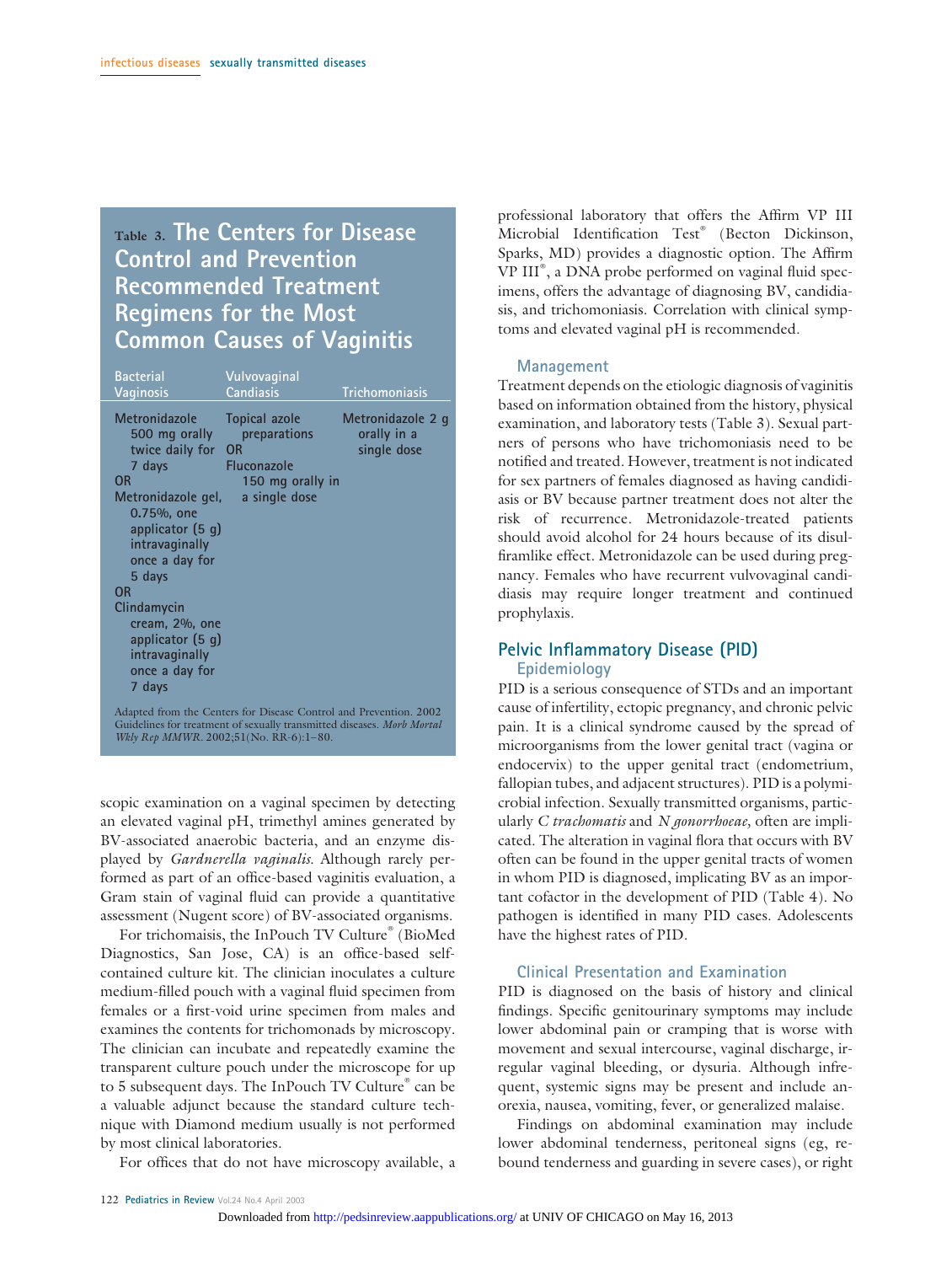## **Table 4. Organisms Implicated in the Pathogenesis of Pelvic Inflammatory Disease**

**Sexually transmitted pathogens**

- **Chlamydia trachomatis**
- **Neisseria gonorrhoeae**

**Bacterial vaginosis-associated pathogens**

- **Mycoplasma hominis**
- **Ureaplasma urealyticum**
- **Escherichia coli**
- **Gardnerella vaginalis**
- **Streptococcus sp, including enterococci, and Haemophilus influenzae**
- **Anaerobes (anaerobic streptococci and staphylococci, Bacteroides sp, Actinomyces sp)**

upper quadrant pain with associated perihepatitis (Fitz-Hugh–Curtis syndrome). Findings on pelvic examination may include abnormal cervical or vaginal discharge, uterine tenderness, adnexal tenderness, or cervical motion tenderness. Fever also may be present if the patient is severely ill.

#### **Diagnosis**

According to the CDC, lower abdominal tenderness, adnexal tenderness, or cervical motion tenderness is required to establish the diagnosis of PID (Table 5). Most affected females have mucopurulent cervical discharge or evidence of WBCs on a microscopic evaluation of a vaginal fluid saline preparation. If cervical discharge appears normal and no WBCs are found on the wet preparation, the diagnosis of PID is unlikely, and alternative causes of pain should be sought.

#### **Laboratory Evaluation**

Laboratory evaluations are used to support the clinical diagnosis and assist with management. Laboratory studies can help rule out pathology in the pelvis and abdomen that may be considered in the differential diagnosis (Table 6).

A test for genital gonorrhea and chlamydia should be performed, although negative test results are common because the specimen is not from the site of inflammation—the upper genital tract. Gonorrhea and chlamydia NAATs minimize the risk of a false-negative test result. Tests for other STDs should be performed because the patient is at high risk of having a coinfection. A pregnancy test should be performed because PID

## **Table 5. Pelvic Inflammatory Disease (PID) Diagnostic Criteria**

#### **Minimal requirements:**

- **Uterine or adnexal tenderness (unilateral or bilateral) OR**
- **Cervical motion tenderness**

**Additional criteria to increase specificity:**

- **Presence of white blood cells (WBCs) on saline microscopy of vaginal secretions**
- **Oral temperature >101°F (38.3°C)**
- **Elevated erythrocyte sedimentation rate or C-reactive protein**
- **Gram-negative intracellular diplococci evident in Gram stain of endocervix**
- **Laboratory evidence of <sup>N</sup> gonorrhoeae or C trachomatis at cervix**
- **Abnormal cervical or vaginal mucopurulent discharge**

Adapted from the Centers for Disease Control and Prevention. 2002 Guidelines for treatment of sexually transmitted diseases. *Morb Mortal Wkly Rep MMWR.* 2002;51(No. RR-6):1–80.

during pregnancy is an indication for hospital admission, and ectopic pregnancy can mimic PID.

Other optional tests that may help support the diagnosis include tests for elevated acute-phase reactants, such as WBCs, erythrocyte sedimentation rate, or C-reactive protein. Ultrasonography may be helpful if either the diagnosis is in question, ectopic pregnancy is a strong consideration, or tuboovarian abscess (TOA) is considered. Laparoscopy is not recommended routinely, although it may be required for evaluation of treatment failures, to exclude surgical emergencies, or if a TOA ruptures or does not respond to medical management within 48 to 72 hours.

## **Table 6. Differential Diagnosis for Pelvic Inflammatory Disease**

- **Ectopic pregnancy**
- **Ovarian cyst (with or without torsion)**
- **Acute appendicitis**
- **Endometriosis**
- **Pyelonephritis**
- **Septic or incomplete abortion** ● **Pelvic thrombophlebitis**
- **Functional pain**
- 

Pediatrics in Review Vol.24 No.4 April 2003 123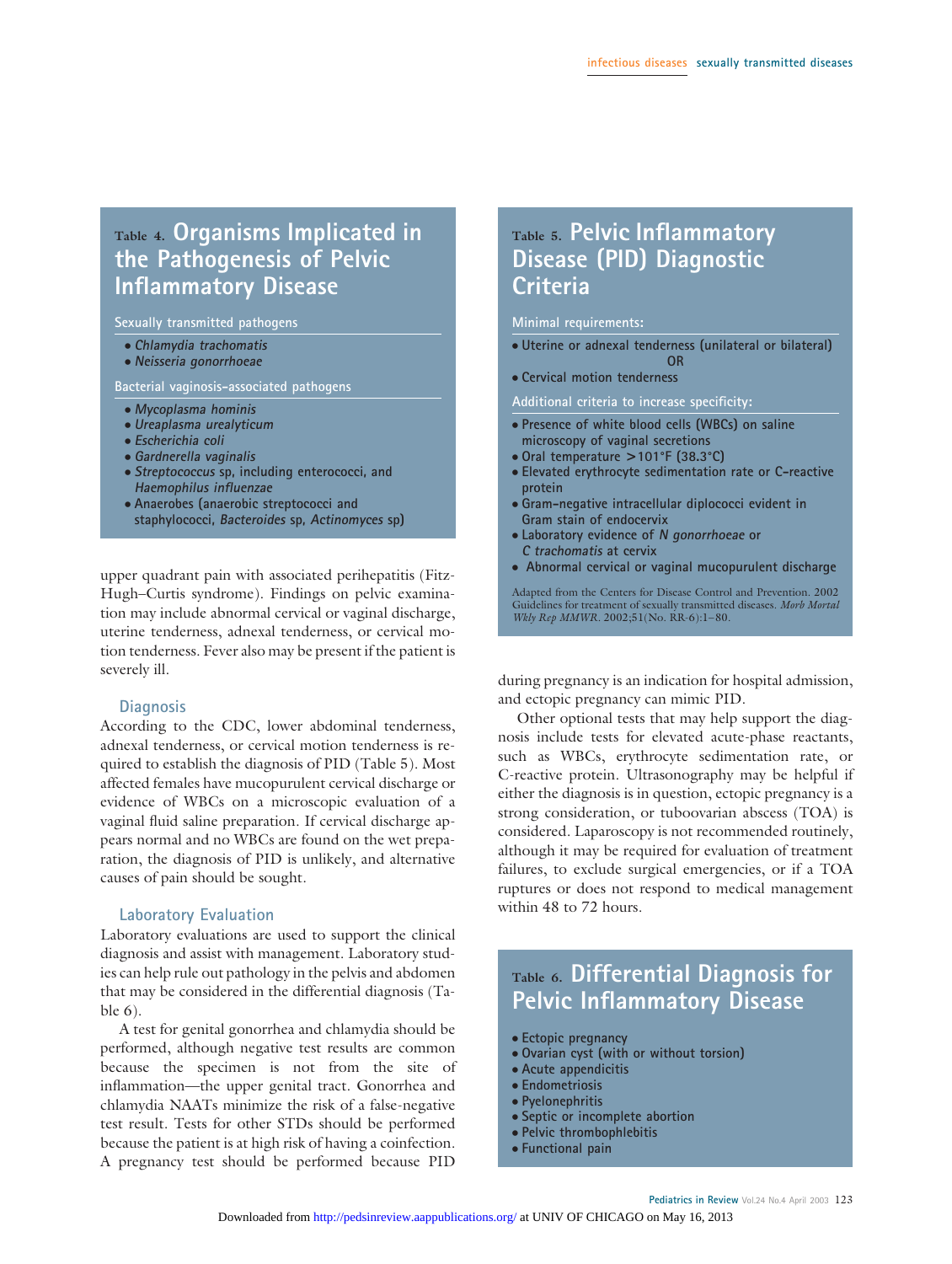## **Table 7. The Centers for Disease Control and Prevention Recommended Treatment Regimens for Pelvic Inflammatory Disease**

#### **Inpatient Regimens (one of the following):**

- **Cefotetan 2 g IV every 12 h OR Cefoxitin 2 g IV every 6 h PLUS Doxycycline 100 mg IV or PO every 12 h**
- **Clindamycin 900 mg IV every 8 h PLUS Gentamicin loading dose IV or IM (2 mg/kg body weight), followed by a maintenance dose (1.5 mg/kg) every 8 h**
- **Parenteral therapy may be discontinued 24 h after clinical improvement**
- **—Doxycycline 100 mg PO twice a day OR Clindamycin 450 mg PO four times a day continued for 14 days of total therapy**
- **—For tuboovarian abscess, addition of Metronidazole 500 mg PO twice a day, Doxycycline, or use of Clindamycin 450 mg PO four times a day provides better coverage against anaerobes**

**Outpatient Regimens (one of the following):**

- **Ofloxacin 400 mg PO twice a day or Levofloxacin 500 mg PO every day for 14 days WITH or WITHOUT Metronidazole 500 mg PO twice a day for 14 days**
- **Ceftriaxone 250 mg IM single dose OR Cefoxitin 2 g IM with Probenecid 1 g PO in a single dose once OR Other parenteral third-generation cephalosporin (Ceftizoxime or Cefotaxime) PLUS Doxycycline 100 mg PO twice a day for 14 days WITH or WITHOUT Metronidazole 500 mg po twice a day for 14 days**

Adapted from the Centers for Disease Control and Prevention. 2002 Guidelines for treatment of sexually transmitted diseases. *Morb Mortal Wkly Rep MMWR.* 2002;51(No. RR-6):1–80.

#### **Management**

Antibiotic treatment for PID generally is empiric and must be broad-spectrum. All regimens should be effective against *N gonorrhoeae* and *C trachomatis*, even when endocervical test results are negative. Providing coverage against anaerobes and other gram-negative organisms is also important. A clinical diagnosis of PID presumes a bacterial infection of the pelvic deep soft tissue. Treatment should be initiated as soon as a presumptive diagnosis is made. Initiation of antibiotic treatment should not be delayed until laboratory results are available because this can affect long-term outcomes adversely. Table 7 lists the CDC-recommended antibiotic treatment regimens for PID. The addition of metronidazole or

## **Table 8. Causes of Urethritis in Adolescents**

#### **Principal Bacterial Pathogens**

- **No pathogen identified**
- **Chlamydia trachomatis**
- **Neisseria gonorrhoeae**

#### **Other Pathogens**

- **Ureaplasma urealyticum**
- **Mycoplasma genitalium**
- **Mycoplasma hominis**
- **Herpes simplex virus**
- **Trichomonas vaginalis**

clindamycin to the oral doxycycline regimen improves anaerobic coverage at the risk of decreasing compliance.

PID often is treated in the outpatient setting. Indications for hospitalization include suspicion of a surgical emergency such as appendicitis or ovarian torsion, severe illness, pregnancy, TOA, and inability to tolerate or failure to respond to outpatient therapy.

#### **Follow-up**

Close follow-up of an adolescent in whom PID is diagnosed is essential. A repeat visit within 48 to 72 hours is necessary to ascertain adequate clinical improvement versus need for hospitalization. Sexual partners of patients who have PID should be evaluated and treated to reduce the risk of reinfection.

#### **Urethritis**

#### **Epidemiology**

Urethritis is an STD syndrome characterized by inflammation of the urethra. It is diagnosed more commonly in older adolescent and young adult males, but it may be an STD complication or primary infection site in adolescent females. Asymptomatic infection is common.

*N gonorrhoeae* and *C trachomatis* are the clinically important bacterial pathogens of adolescent urethritis that warrant diagnostic evaluation (Table 8). Specific diagnostic tests for less common pathogens usually are not performed. Nongonococcal urethritis (NGU) refers to urethritis caused by pathogens other than *N gonorrhoeae*; *C trachomatis* is the pathogen identified most frequently. However, the proportion of NGU cases caused by chlamydia has been declining over the past decade. Most NGU diagnostic evaluations do not identify a pathogen, especially in geographic areas that have active chlamydia control programs.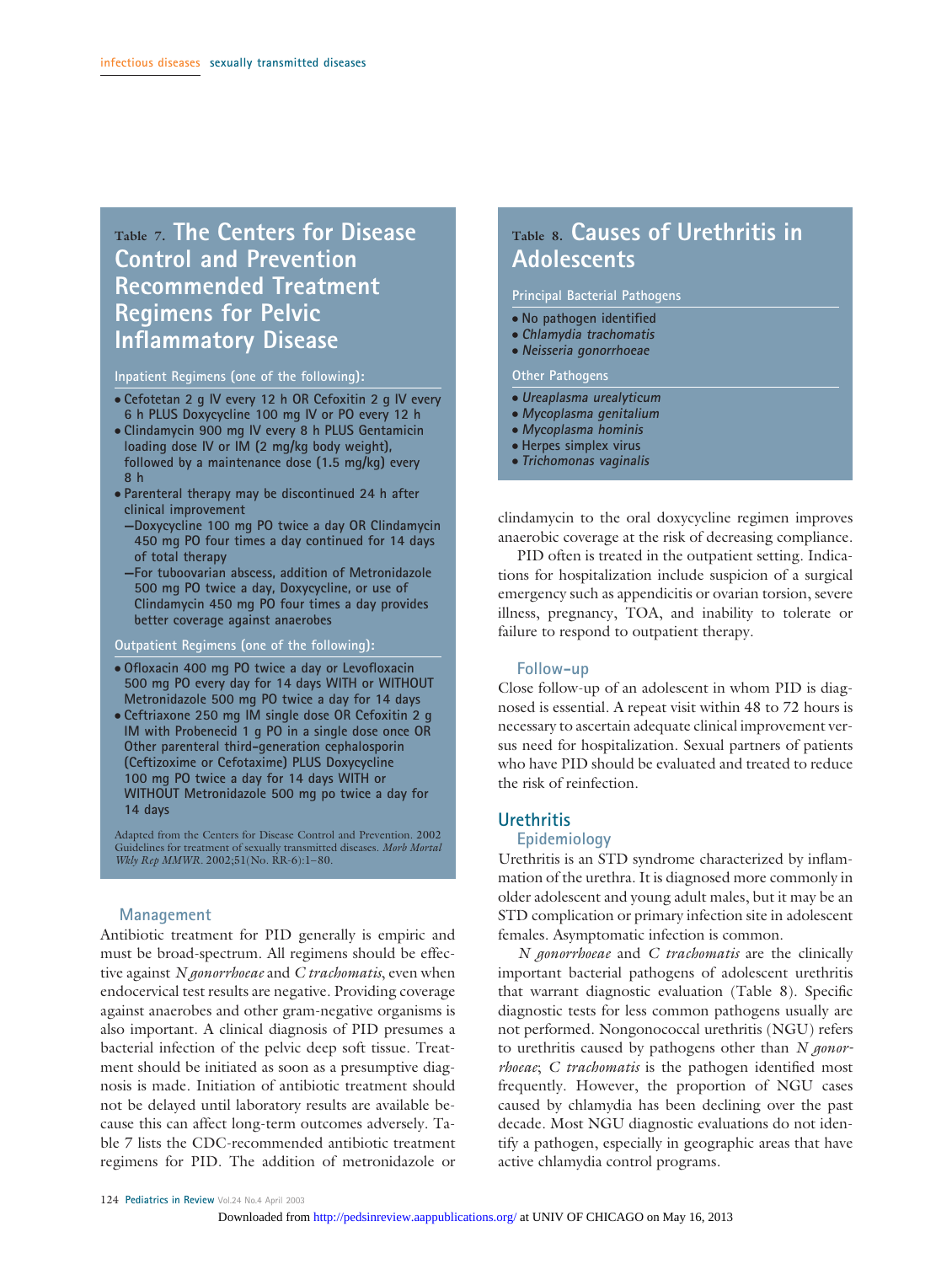## **Table 9. Diagnostic Criteria for Urethral Inflammation**

**Inflammation must be documented by at least one of the following:**

- **Observation of mucoid or purulent urethral discharge**
- **First-void urine positive leukocyte esterase test or microscopic examination demonstrating 210 white blood cells per high-power field**
- **At least 5 white blood cells per high-power field or gram-negative intracellular diplococci on Gram stain**

Adapted from the Centers for Disease Control and Prevention. 2002 Guidelines for treatment of sexually transmitted diseases. *Morb Mortal Wkly Rep MMWR.* 2002;51(No. RR-6):1–80.

Complications of urethritis among males (eg, epididymitis and Reiter syndrome) are less severe and occur far less frequently compared with sequelae of mucopurulent cervicitis among females. Evidence for a causal association between urethritis from an STD pathogen and male infertility is lacking.

#### **Clinical Presentation and Examination**

Males who have symptoms usually report urethral discharge, urethral itching, dysuria, and urinary burning and frequency. However, screening of sexually active adolescent males with urine-based NAATs identifies many asymptomatic infections. On examination, mucoid or purulent urethral discharge is the classic finding. Applying gentle pressure along the urethra from the base to the meatus three to four times and examination after a long interval without voiding (at least 2 h) increases the likelihood of finding urethral discharge.

#### **Diagnosis**

Objective clinical or laboratory evidence of urethral inflammation must be demonstrated to diagnose urethritis (Table 9). Patient complaint without objective examination or laboratory findings does not fulfill diagnostic requirements. However, highly sensitive NAATs identify STD pathogens in asymptomatic males who do not meet the diagnostic criteria for urethritis. Clinicians, therefore, should consider the possibility of a urethral infection with STD pathogens in asymptomatic sexually active males.

The CDC recommends testing of all males who meet the diagnostic criteria for urethritis for gonorrhea and chlamydial infection. NAATs for gonorrhea and chlamydia can be performed on a single urine or urethral specimen. Because of a high STD coinfection risk, tests for syphilis and HIV also should be performed.

#### **Management**

Treatment should be provided as soon as possible after diagnosing urethritis. However, empiric gonorrhea and chlamydia treatment of symptomatic patients in whom urethritis has not been documented by physical examination or laboratory testing is recommended only for males at risk for infection who are unlikely to return for a follow-up evaluation.

If possible, males who meet diagnostic criteria for urethritis (Table 9) should be tested for gonorrhea with a Gram stain in the office to differentiate between gonococcal urethritis and NGU. If gonorrhea is not ruled out at the office visit, patients should be treated for both gonorrhea and chlamydia. Patients who have NGU should be treated with either a single 1-g dose of azithromycin or doxycycline 100 mg twice daily for 7 days. Patients who have a positive gonorrhea or chlamydia test should be treated according to CDC recommendations (http://www.cdc.gov/nchstp/dstd/dstdp.html). All sexual partners of infected patients must be notified and treated. Patients and partners should abstain from sexual intercourse until 7 days after therapy initiation.

Patients should be instructed to return for evaluation if symptoms persist or recur after completion of therapy. Patients who have persistent or recurrent urethritis should be retreated with the initial regimen if noncompliance or re-exposure from an untreated partner is a possibility. If noncompliance or re-exposure is unlikely, a test for *Trichomonas vaginalis* should be performed and patients treated for recurrent/persistent urethritis (Table 10).

#### **Arthritis Associated With STDs**

Disseminated gonorrhea infection (DGI), the most common systemic complication of acute gonorrhea, occurs in 0.5% to 3% of patients who have untreated gonorrhea. More commonly diagnosed in females, DGI usually presents with arthritis, most often involving the wrist, metacarpophalangeal, ankle, or knee joints; tenosynovitis; and dermatitis presenting as papules, petechiae, pustules with a hemorrhagic component, and necrotic lesions. Although cultures from blood, joint fluid, and skin lesions are only positive in 20% to 30% of DGI cases, genital or pharyngeal cultures often reveal an asymptomatic gonococcal infection. Recommendations for parenteral therapy can be found in the CDC Guidelines for the Treatment of STDs.

Reiter syndrome, a reactive arthritis associated with *C trachomatis* infection, as well as certain enteric infec-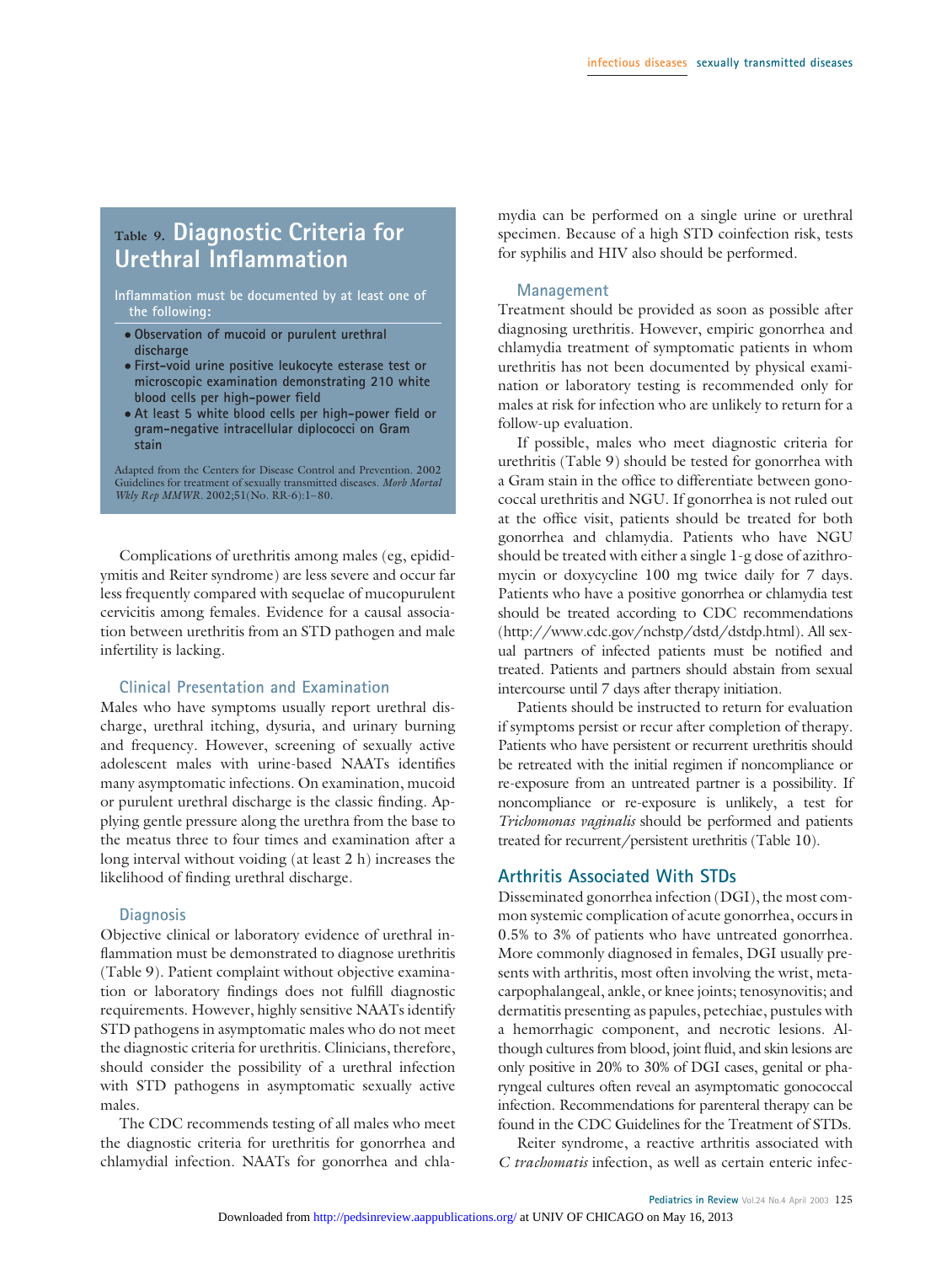## **Table 10. Centers for Disease Control and Prevention Recommended Treatment for Recurrent/Persistent Urethritis**

**Metronidazole 2 g orally in a single dose PLUS Erythromycin base 500 mg orally 4 times a day for 7 days OR**

**Erythromycin ethylsuccinate 800 mg orally 4 times a day for 7 days**

Adapted from the Centers for Disease Control and Prevention. 2002 Guidelines for treatment of sexually transmitted diseases. *Morb Mortal Wkly Rep MMWR.* 2002;51(No. RR-6):1–80.

tions, is more common among males and patients who have human leukocyte antigen-B27 haplotypes. The pathogenesis is understood poorly, but most likely is immunologically mediated. Reiter syndrome manifestations of urogenital (urethritis, cervicitis), joint (tendonitis, synovitis, arthritis), ocular (conjunctivitis, uveitis), and mucocutaneous inflammation (balanitis, keratodermia blennorrhagica, painless ulcers) may not present simultaneously. Urethritis usually precedes other manifestations by 1 to 4 weeks. Blood and synovial cultures are usually negative. Most episodes resolve within 2 to 6 months, with a 15% risk of recurrence.

#### **Resources**

#### **Clinician Information**

The Center for Young Women's Health, Children's Hospital, Boston, MA http://www.youngwomenshealth.org

#### **Patient Information**

ETR Associates for patient information brochures 831/438-4060 http://www.etr.org

American Social Health Association (ASHA) for patient information brochures, STD and AIDS Hotline telephone number, and online STD and HIV information 800/783-9877 http://www.ashastd.org

#### **Adolescent-appropriate STD information Web Sites**

http://www.iwannaknow.org http://www.itsyoursexlife.com http://www.teenwire.com http://www.kidshealth.org

The authors and publishers take no responsibility for the content of the Web sites mentioned in this article. These sites are recommended on the basis of their content at the time of manuscript preparation. The list of Web sites is not inclusive

#### **Suggested Reading**

- Centers for Disease Control and Prevention. 2002 Guidelines for treatment of sexually transmitted diseases. *Morb Mortal Wkly Rep MMWR.* 2002;51(No. RR-6):1–80
- Holmes KK, Sparling PF, Mardh PA, et al, eds. *Sexually Transmitted Diseases*. 3rd ed. New York, NY: McGraw Hill; 1999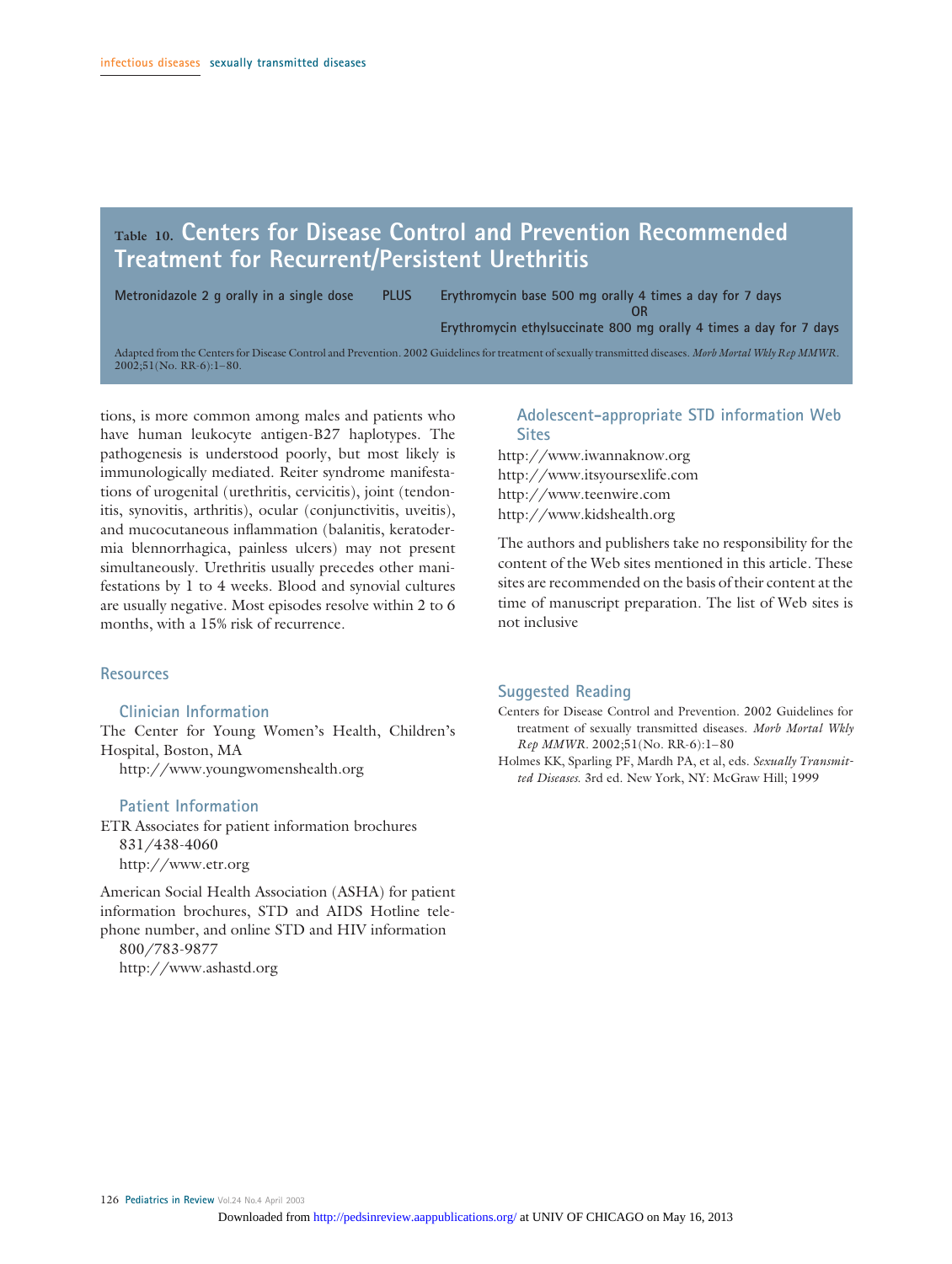### **PIR Quiz**

**Quiz also available online at www.pedsinreview.org.**

- **6. A 16-year-old girl comes to your office with the complaint of acute vaginal discharge. She states that her new sexual partner has just been diagnosed with chlamydial infection, and she does not use condoms. Examination of the cervix reveals mucopurulent discharge at the os. Which of the following statements is true?**
	- **A. All of her partners for the last 6 months should be contacted and treated.**
	- **B. Culture of the vaginal discharge is sufficient to diagnose chlamydial infection.**
	- **C. Friability of the cervix is pathognomonic for chlamydial infection.**
	- **D. She does not require testing for syphilis because her complaint is acute.**
	- **E. She should receive azithromycin and cefixime, even if her tests for chlamydia and gonorrhea are negative.**
- **7. Which of the following statements regarding vaginitis is true?**
	- **A. Candidal vulvovaginitis is seen almost exclusively in sexually active females.**
	- **B. Neisseria gonorrhoeae is a common cause of vaginitis.**
	- **C. Sexual partners of females who have bacterial vaginosis should be treated with metronidazole.**
	- **D. The recommended treatment for trichomoniasis is a single 2-g dose of metronidazole.**
	- **E. Trichomoniasis is more common among teenagers who are not sexually active.**
- **8. You are seeing an adolescent patient who complains of foul-smelling vaginal discharge for 3 days. She has had trichomoniasis in the past, and you suspect reinfection. Which of the following would you expect to see in your evaluation?**
	- **A. Frothy, greenish-yellow discharge.**
	- **B. More than 20% clue cells on microscopy.**
	- **C. Thick, white vaginal discharge.**
	- **D. Vaginal discharge with pH <4.5.**
	- **E. Vesicles on an erythematous base over the vulva.**
- **9. A 16-year-old girl presents to the emergency department with a complaint of lower abdominal pain. She is in obvious discomfort and is unable to walk because of the pain. She admits to sexual activity but has never had a sexually transmitted disease. In addition to appendicitis, ectopic pregnancy, and torsion of an ovarian cyst, you strongly suspect pelvic inflammatory disease (PID). In pursuing the diagnosis, you remember that:**
	- **A. A negative pelvic ultrasonography result rules out the diagnosis of PID.**
	- **B. A pregnancy test can be omitted if she is taking oral contraceptives.**
	- **C. Fever and an elevated erythrocyte sedimentation rate are necessary to diagnose PID.**
	- **D. She is less likely to have PID than are women in an older age group.**
	- **E. The presence of cervical motion tenderness is highly suggestive of PID.**
- **10. You are seeing an 18-year-old male who has dysuria and urethral itching. Your examination, which takes place 3 hours after his last void, shows purulent discharge from the urethra. Which of the following statements regarding this patient is true?**
	- **A. He is at increased risk for infertility.**
	- **B. He requires no treatment if his Gram stain in the office is negative.**
	- **C. He should abstain from sexual activity until 7 days after therapy is initiated.**
	- **D. His laboratory tests will likely be positive for chlamydia or gonorrhea because he is symptomatic.**
	- **E. Microscopic examination showing at least five white blood cells per high-power field is required to diagnose urethritis.**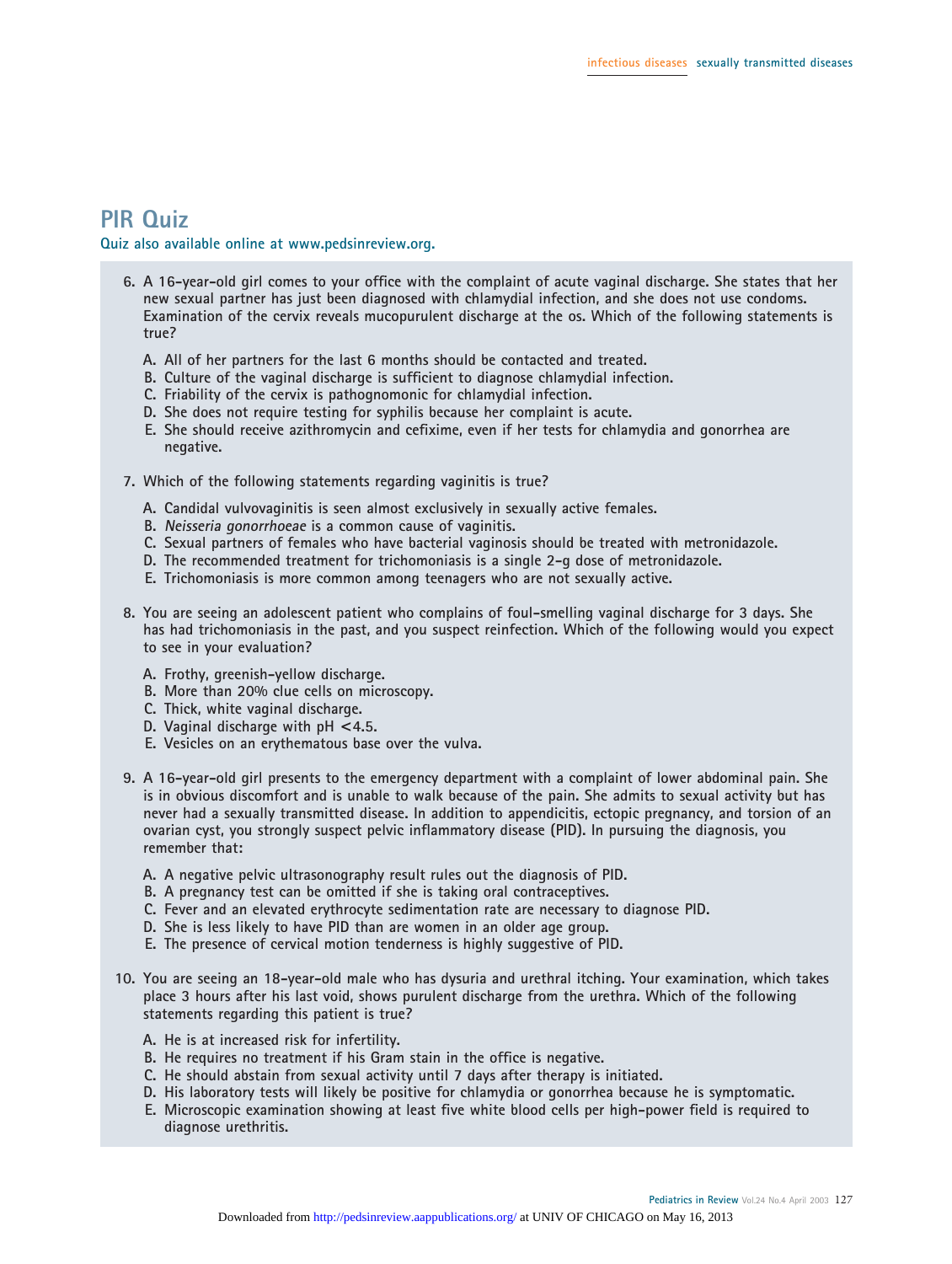#### Gale R. Burstein and Pamela J. Murray **Adolescents Diagnosis and Management of Sexually Transmitted Diseases Among**

DOI: 10.1542/pir.24-4-119 *Pediatrics in Review* 2003;24;119

| Updated Information $\&$<br><b>Services</b><br><b>References</b> | including high resolution figures, can be found at:<br>http://pedsinreview.aappublications.org/content/24/4/119<br>This article cites 1 articles, 0 of which you can access for free at:<br>http://pedsinreview.aappublications.org/content/24/4/119#BIBL                                                                                             |  |
|------------------------------------------------------------------|-------------------------------------------------------------------------------------------------------------------------------------------------------------------------------------------------------------------------------------------------------------------------------------------------------------------------------------------------------|--|
| <b>Subspecialty Collections</b>                                  | This article, along with others on similar topics, appears in the<br>following collection(s):<br><b>Fetus and Newborn Infant</b><br>http://pedsinreview.aappublications.org/cgi/collection/fetus_new<br>born infant<br><b>Adolescent Health/Medicine</b><br>http://pedsinreview.aappublications.org/cgi/collection/adolescent<br>health: medicine sub |  |
| Permissions & Licensing                                          | Information about reproducing this article in parts (figures,<br>tables) or in its entirety can be found online at:<br>/site/misc/Permissions.xhtml                                                                                                                                                                                                   |  |
| <b>Reprints</b>                                                  | Information about ordering reprints can be found online:<br>/site/misc/reprints.xhtml                                                                                                                                                                                                                                                                 |  |